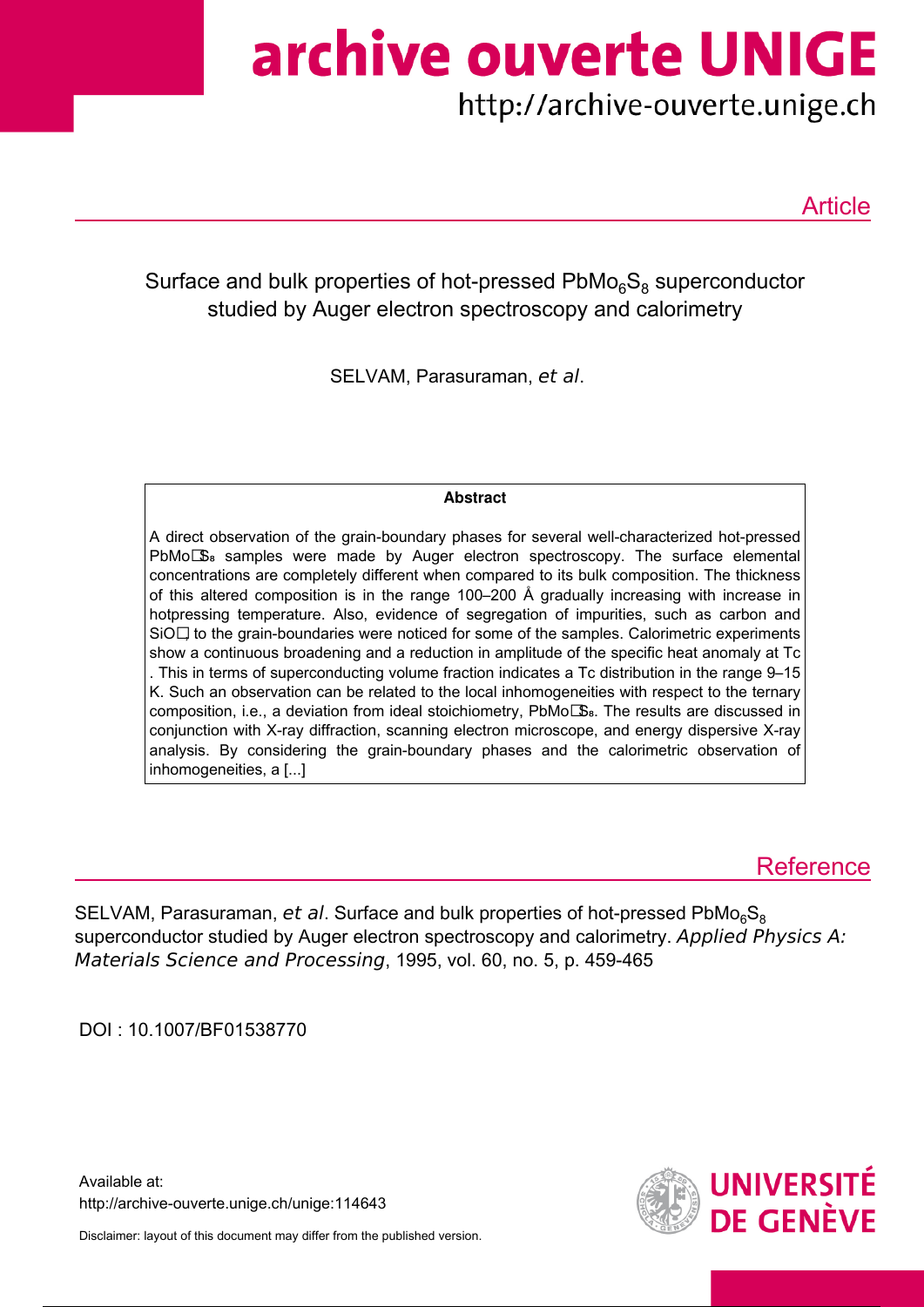

# Surface and bulk properties of hot-pressed  $PbMo<sub>6</sub>S<sub>8</sub>$  superconductor **studied by Auger electron spectroscopy and calorimetry**

P. Selvam<sup>1</sup>, J. Cors<sup>2</sup>, M. Decroux<sup>2</sup>, Ø. Fischer<sup>2</sup>

1 Department of Chemistry, Indian Institute of Technology, Powai, Bombay 400 076, India

(Fax: + 91-22/578 34 80)

<sup>2</sup> Department de Physique de la Matière Condensée, Université de Genève, 24, Quai E. Ansermet, CH-1211 Genève 4, Switzerland  $(Fax: +41-22/7812192)$ 

Received: 27 June 1994/Accepted: 6 January 1995

**Abstract.** A direct observation of the grain-boundary phases for several well-characterized hot-pressed  $PbMo<sub>6</sub>S<sub>8</sub>$  samples were made by Auger electron spectroscopy. The surface elemental concentrations are completely different when compared to its bulk composition. The thickness of this altered composition is in the range  $100-200$  Å gradually increasing with increase in hotpressing temperature. Also, evidence of segregation of impurities, such as carbon and  $SiO<sub>x</sub>$ , to the grain-boundaries were noticed for some of the samples. Calorimetric experiments show a continuous broadening and a reduction in amplitude of the specific heat anomaly at  $T_c$ . This in terms of superconducting volume fraction indicates a  $T_c$  distribution in the range 9–15 K. Such an observation can be related to the local inhomogeneities with respect to the ternary composition, i.e., a deviation from ideal stoichiometry,  $PbMo<sub>6</sub><sup>°</sup>S<sub>8</sub>$ . The results are discussed in conjunction with X-ray diffraction, scanning electron microscope, and energy dispersive X-ray analysis. By considering the grain-boundary phases and the calorimetric observation of inhomogeneities, a plausible explanation is given for the low critical current densities in these materials.

**PACS:** 74.60. - w; 74.60.Mj; 74.70. - b; 74.70.Fi

Ternary  $PbMo<sub>6</sub>S<sub>8</sub>$  is considered to be one of the promising materials for high-field magnetic applications. It has been studied extensively since the discovery of its high upper critical field ( $B_{c2} \sim 60$  T) [1, 2]. The need for bulk materials with higher critical current density,  $J_c$ , at fields in excess of those previously measured, has attracted new interest and several investigations have exclusively been devoted to their improvement [3]. Nevertheless, at present, the observed  $J_{\rm C}$  values for the bulk samples are lower by at least an order of magnitude than those of the individual grains or those measured on wires and films [1, 3]. On the other hand, the marginal values exhibited by bulk samples have been thought to be associated with the following facts:  $(i)$  Synthesis conditions with respect to material purity, homogeneity, stability and microstructure. This, however, can easily be avoided by adopting optimized experimental conditions and by using high purity starting materials and stringent measures to prevent contamination during both preparation and processing procedures [4, 5]; *(ii)* intragrain characteristics like structural disorder, phase transitions, and defects. The occurrence of a structural phase transition [6-8] at low temperature could degrade  $J_c$ . Such a transition appears to be suppressed to a considerable extent by alloying [6, 7]; *(iii)*  intergrain weak-link behavior caused by impurity and secondary phases, poor intergrain connections, microcracks and/or non-stoichiometry at the interface. In fact, in the past not much work has been done in this direction.

From a practical viewpoint, the grain-boundary layers and the interconnectivity of the grains are important and may constitute the reason for the low  $J_{\rm C}$ 's obtained so far in the bulk conductors. The various physical measurements performed have failed to confirm the nature and the influence of the grain-boundary phases on the superconducting properties primarily due the lack of a suitable approach. Thus, we have decided to perform Auger Electron Spectroscopic (AES) and calorimetric experiments on these samples. The purpose of this study is also to present surface analysis data for  $PbMo<sub>6</sub>S<sub>8</sub>$  at different hot-pressing temperatures and to show how it induces an alteration with respect to the ternary composition, resulting in an extended inhomogeneity in the near-surface regions. Preliminary results were presented elsewhere [9].

### **1 Experimental procedures**

#### *1.1 Materials preparation and characterization*

 $PbMo<sub>6</sub>S<sub>8</sub>$  powders were prepared by three different methods [4, 5, 10]. The experimental details are briefly summarized in Table 1 along with certain physical characteristics. Note that two different reaction temperatures, namely 1180 and 1600 $^{\circ}$ C, were employed for the samples prepared by method I. Unless otherwise stated, the samples used in this investigation were those prepared at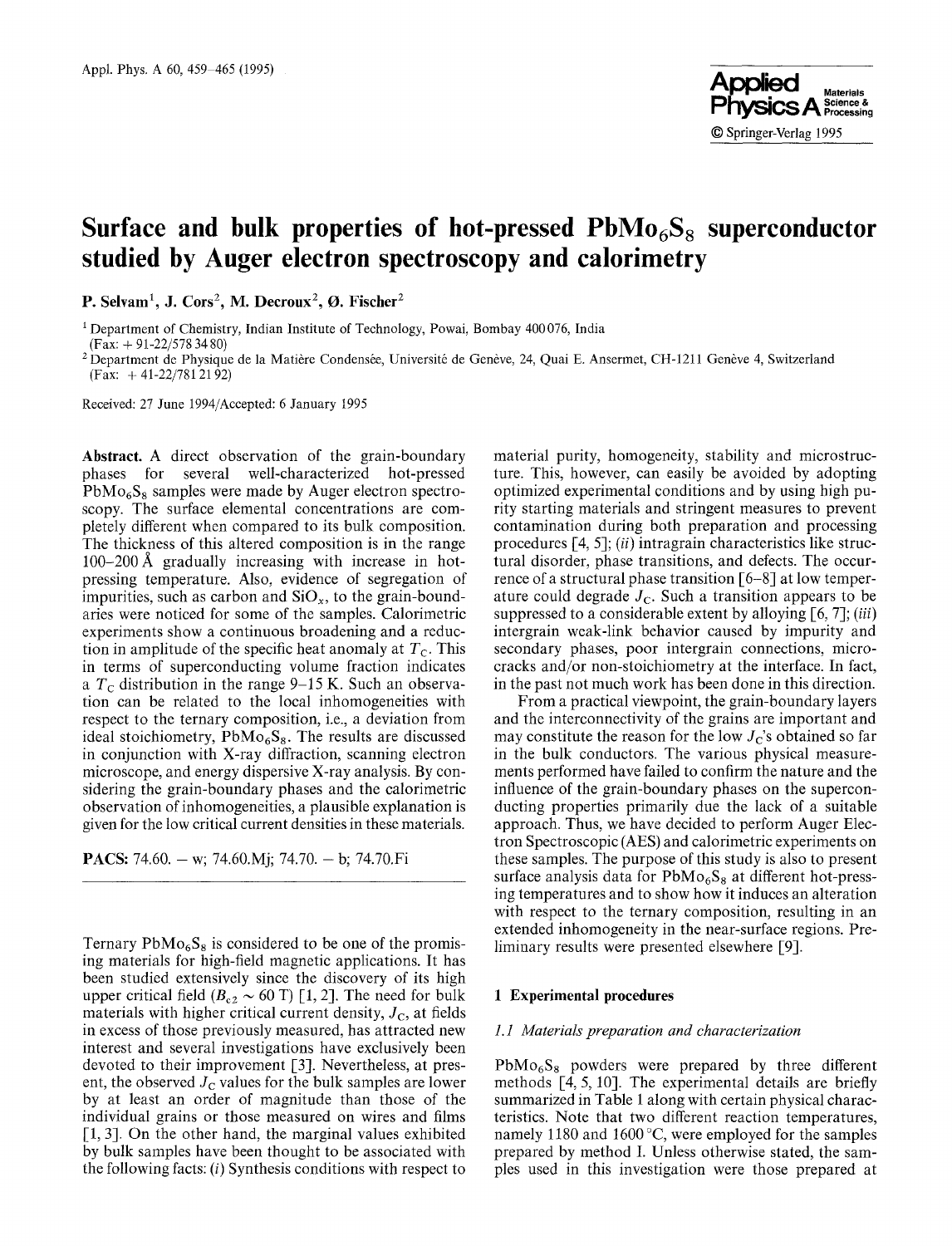| Method       | Matrix                    | <b>Starting</b><br>materials   | Reaction<br>temp.<br>$\Gamma$ °C1 | Density<br>Г%∃ | Grain<br>size<br>$\lceil \mu m \rceil$ | Lattice<br>constant<br>ratio, c/a | $T_{\rm C}$<br>[K] | RRR <sup>2</sup> | $J_c$ at<br>4.2 K. 9 T<br>$\Gamma \times 10^8$ Am <sup>-2</sup> |
|--------------|---------------------------|--------------------------------|-----------------------------------|----------------|----------------------------------------|-----------------------------------|--------------------|------------------|-----------------------------------------------------------------|
|              | Molybdenum                | Pb.                            | 1180                              | $95 - 99$      | $0.5 - 2.0$                            | 1.2491(1)                         | 14.80              | 3.8              | $1.8 - 2.2$                                                     |
|              | crucible                  | Mo <sub>6</sub> S <sub>8</sub> | 1600                              | $88 - 94$      | $5.0 - 10.0$                           | 1.2494(1)                         | 14.75              | 3.8              | $1.4 - 1.6$                                                     |
| $\mathbf{I}$ | Boron-nitride<br>crucible | Pb, Mo,<br>MoS <sub>2</sub>    | 1600                              | $85 - 92$      | $5.0 - 10.0$                           | 1.2495(1)                         | 14.80              | 3.8              | $0.4 - 0.9$                                                     |
| III          | Ouartz<br>tube            | Pb, Mo,<br>$MoS_{2}$           | 1450                              | $80 - 90$      | $5.0 - 10.0$                           | 1.2435(1)                         | 11.65              | 2.0              | $0.08 - 0.5$                                                    |

Table 1. Experimental conditions for the preparation of PbMo<sub>6</sub>S<sub>8</sub> samples. For comparison, some of their properties are included. All the samples were hot-pressed at 1200°C

<sup>a</sup>Residual Resistivity Ratio—the ratio of the resistivity at room temperature and the resistivity just above  $T_c$ 

 $1180^{\circ}$ C. To avoid contamination, powder samples were manipulated in an argon-filled glove box. Dense bulk samples were made by hot-pressing the powder samples at  $1200~\degree$ C as per the details outlined previously [5]. In addition, one of the samples produced by method I was hot-pressed at different temperatures in the range  $1000-1400$  °C.

All the samples were analyzed by powder X-Ray Diffraction (XRD) technique (Philips automated diffractometer, PW-1710 with a vertical goniometer). The samples were highly crystalline and the peaks were indexed on the basis of hexagonal unit cell. The lattice constants were determined by using silicon as the internal standard. The computed values show consistently high c/a ratio (Table 1), a factor which possibly governs the phase purity with respect to a plausible oxygen contamination. The lower c/a values in the case of samples prepared by method III, are due to a contribution from oxygen substitution in the lattice,  $PbMo<sub>6</sub>S<sub>8-x</sub>O<sub>x</sub> [4]$ .

The  $T_c$  of the samples was measured inductively with different ac-field amplitudes typically at  $0.6-60 \mu$ T and a frequency of 87 Hz. The transitions are generally sharp with the exception of one of the samples hot-pressed at  $1000^{\circ}$ C which showed a broad transition characteristic of granularity [11]. The resistivity was determined by the four-probe method with a frequency of 87 Hz. All of them show sharp resistive transition with a typical width of 0.2 K. The inductive flux profile measurement  $J_c$  was carried out by the method proposed by Rollins et al. [12]. The results indicate that the  $J<sub>C</sub>$  values are primarily dependent on the intergrain connections and the phase purity with respect to the composition [4, 13].

Microstructure analysis was performed on air-fractured samples in a Cambridge instruments (Stereoscan 360) high-resolution Scanning Electron Microscope (SEM) coupled with Energy Dispersive X-ray (EDX) analysis (Tracor Northern, Series II) system. The micrographs indicate that the grain size is strongly influenced by the preparation and processing conditions. EDX analysis revealed the presence of silicon in the oxygen-contaminated phase. Density measurements were carried out with a picnometer using alcohol as the fluid. As expected, the density varies with the processing temperatures (Table 1) which in turn has a direct correlation with the porosity and morphology.

#### *1.2 Auger electron spectroscopy*

AES measurements were performed in a VG instruments ESCALAB Mark I spectrometer equipped with SEM, scanning Auger microscopy, quadrupole mass spectrometer and  $Ar^+$  sputtering facilities. The PbM $o_6S_8$  samples were broken in situ in the analysis chamber with a base pressure of  $3 \times 10^{-11}$  mbar. The system contains a separate preparation chamber, with a base pressure of  $1 \times 10^{-10}$  mbar, where the Ar<sup>+</sup> facility is installed. The energy analyser is a  $150^{\circ}$  spherical sector type. The samples were sputter cleaned by  $Ar^+$  bombardment at  $2 \times 10^{-6}$  mbar pressure with a primary beam current of 5 kV and a ion beam current density of  $400 \mu A \text{ cm}^{-2}$ . The spectra reported here (50-550 eV) were obtained using a primary beam energy of 10kV with a primary electron beam current of 200 nA and a modulation energy of 5 V (peak-to-peak amplitude). Selected characteristic transitions, such as sulfur *(LMM;* 155 eV), molybdenum *(MNN;* 190 eV), lead *(NO0;* 92 eV), carbon *(KLL;* 270 eV) and oxygen *(KLL;* 510 eV) were used to follow the changes in surface concentrations. The surface elemental compositions were quantified from the signal amplitudes using standard Auger elemental sensitivity factors [14].

## *1.3 Calorimetry*

Absolute values of the specific heat were obtained by means of a thermal relaxation technique [15]. All the samples exhibit a well-defined specific heat jump at  $T_c$ with a transition widths of 0.4–0.8 K [4, 5, 10]. The  $T_c$ distribution in the sample was obtained by a careful analysis of the electronic specific heat [16]. The findings are significant and important with respect to the improvement of the sample quality.

# **2 Results and discussion**

Both fractured and sputtered surfaces of  $PbMo<sub>6</sub>S<sub>8</sub>$  show significant differences in the surface and bulk compositions. The former is rich in sulfur and deficient in molybdenum as compared to the latter. This could be attributed to the presence of sulfur-excess binary phases, such as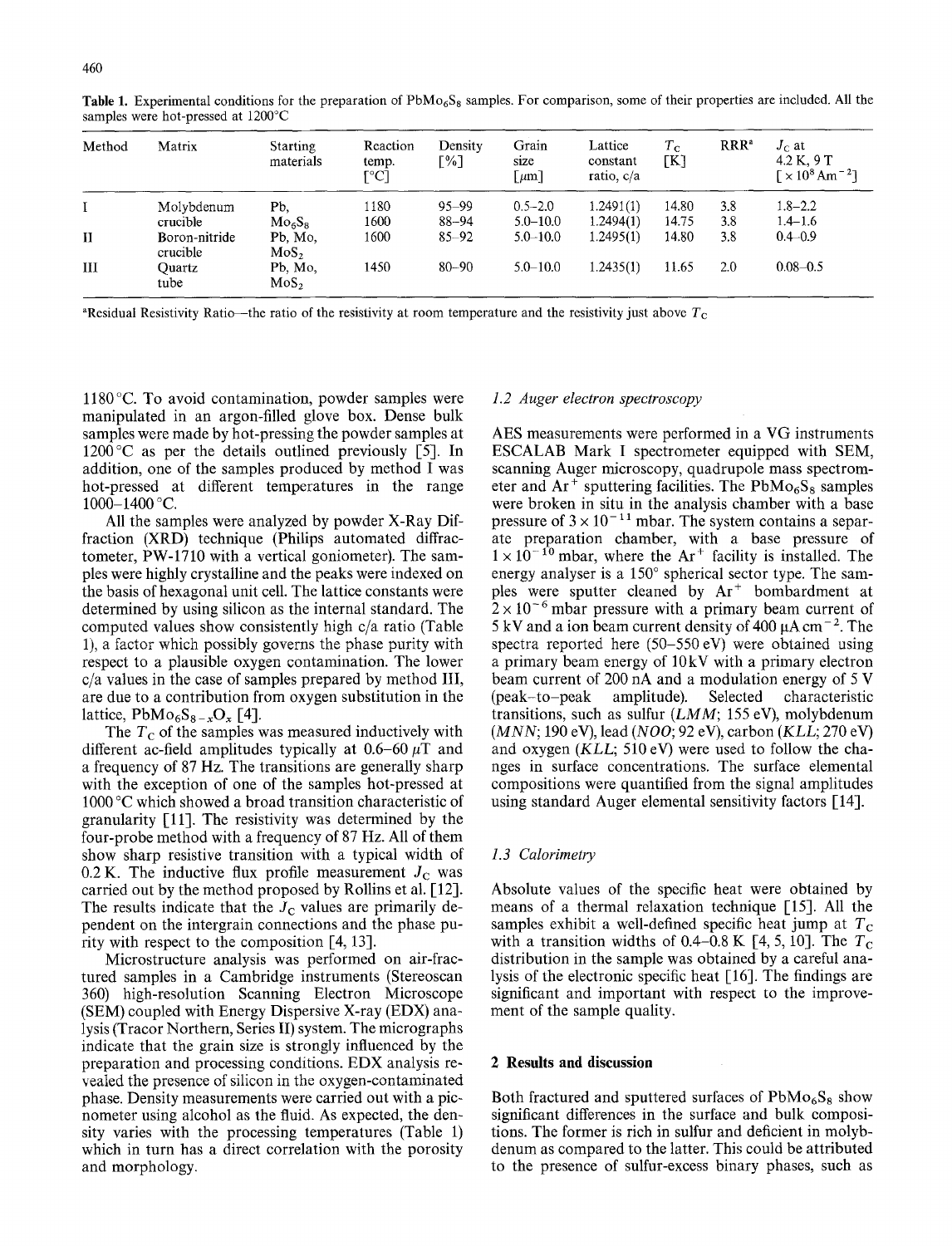$MoS<sub>2</sub>$  and/or  $Mo<sub>2</sub>S<sub>3</sub>$  at the interface. At some grainboundaries, the sulfur enrichment is high enough to suggest that the near boundary phase consists of PbS, as observed by a simultaneous enrichment of lead on the fractured samples [4, 5]. It is also evident that the  $Ar^+$ bombardment causes a drastic change in the relative peak intensities of sulfur and molybdenum. Such an effect on a compound material is quite understandable in view of the fact that the masses of elemental sulfur and argon are closely matched, while those of molybdenum and argon are very different. Even more important is that the sputtering yield of molybdenum appears to depend strongly on the chemical environment  $[17]$ .

Surprisingly, the samples prepared by method III show prominent peaks of silicon, carbon and oxygen transitions while only weak signals are present for sulfur and molybdenum. The peak at 83 eV is characteristic of silicon suboxide,  $SiO_x(x < 2)$  which lies between metallic silicon and  $SiO_2$  respectively at 92 and 78 eV [4, 18].  $SiO_x$ appears as a consequence of the reaction between the container (quartz tube) and the sample resulting in the formation of pseudo-ternary  $PbMo<sub>6</sub>S<sub>8-x</sub>O<sub>x</sub>$ . This is well supported by  $XRD$  data [4, 19]. Additional evidence for the  $SiO_x$  phase was obtained from EDX analysis (Fig. 1). It was, however, impossible to distinguish and quantify the oxygen content of  $PbMo<sub>6</sub>S<sub>8-x</sub>O<sub>x</sub>$  and  $SiO<sub>x</sub>$  by AES, even after prolonged sputtering, as the latter diffuses very rapidly and covers completely the surface (Fig. 2) in contrast to the deliberately oxygenated samples [4].

A fairly large carbon peak was observed on the fractured surface of the oxygen contaminated sample. This is due to hydrocarbon contamination [17], typically detected on the air-exposed samples, as these samples were handled in air prior to Auger measurements. However, it is interesting to note that upon sputtering, the carbon peak diminishes along with silicon and oxygen peaks. Nevertheless, they reappear and gradually grow with time. In fact, the spectrum recorded after an hour of sputtering closely resembles that of the fractured one indicating interdiffusion of the impurities. This evolution is represented in Fig. 2. A similar trend is observed even after prolonged sputtering. However, very little carbon is detected on the samples prepared by the methods I and II. This can be correlated to the relative porosity of the samples which is in accordance with the SEM results (Fig. 3). Density measurements further support this idea. For example, the oxygenated sample has a density of about 80% of the theoretical value while the others have much higher densities (95% or above), see Table 1.

Irrespective of the method of preparation, the surface compositions (S/Mo ratio) estimated from the fractured and sputtered specimens are respectively in the range  $2.5 \pm 0.2$  and  $1.25 \pm 0.1$ . The observed sulfur enrichment on the fractured surface of  $PbMo<sub>6</sub>S<sub>8</sub>$ , compared to the ideal composition; S/Mo ratio = 1.33 (ca. 8/6), indicate a quite different behavior at the interface. As indicated earlier, this deviation from the stoichiometric value is due to the presence of sulfur excess phases at the grain-boundaries. Unlike the carbon and  $SiO<sub>x</sub>$ , there is no observable diffusion/segregation of the constituent elements, namely lead, sulfur and molybdenum. A representative example is shown in Fig. 4.



Fig. 1. EDX analysis of the sample prepared in a quartz tube



Fig. 2. Diffusion of impurities at the grain boundaries of sputtered  $(100 \text{ Å})$  sample

#### *2.1 Effect of hot-pressing temperature*

In terms of production of a smaller grain size and a favorable synthesis condition (1180°C for 2 h) of PbMo<sub>6</sub>S<sub>8</sub>, method I emerges as promising (Table 1). Hence, these samples were further studied in detail with respect to varying hot-pressing temperatures  $(1000-1400^{\circ}C)$  at a constant pressure of 2 kbar for 1 h. This was done to optimize the processing temperature so as to achieve a higher density and better intergrain connection.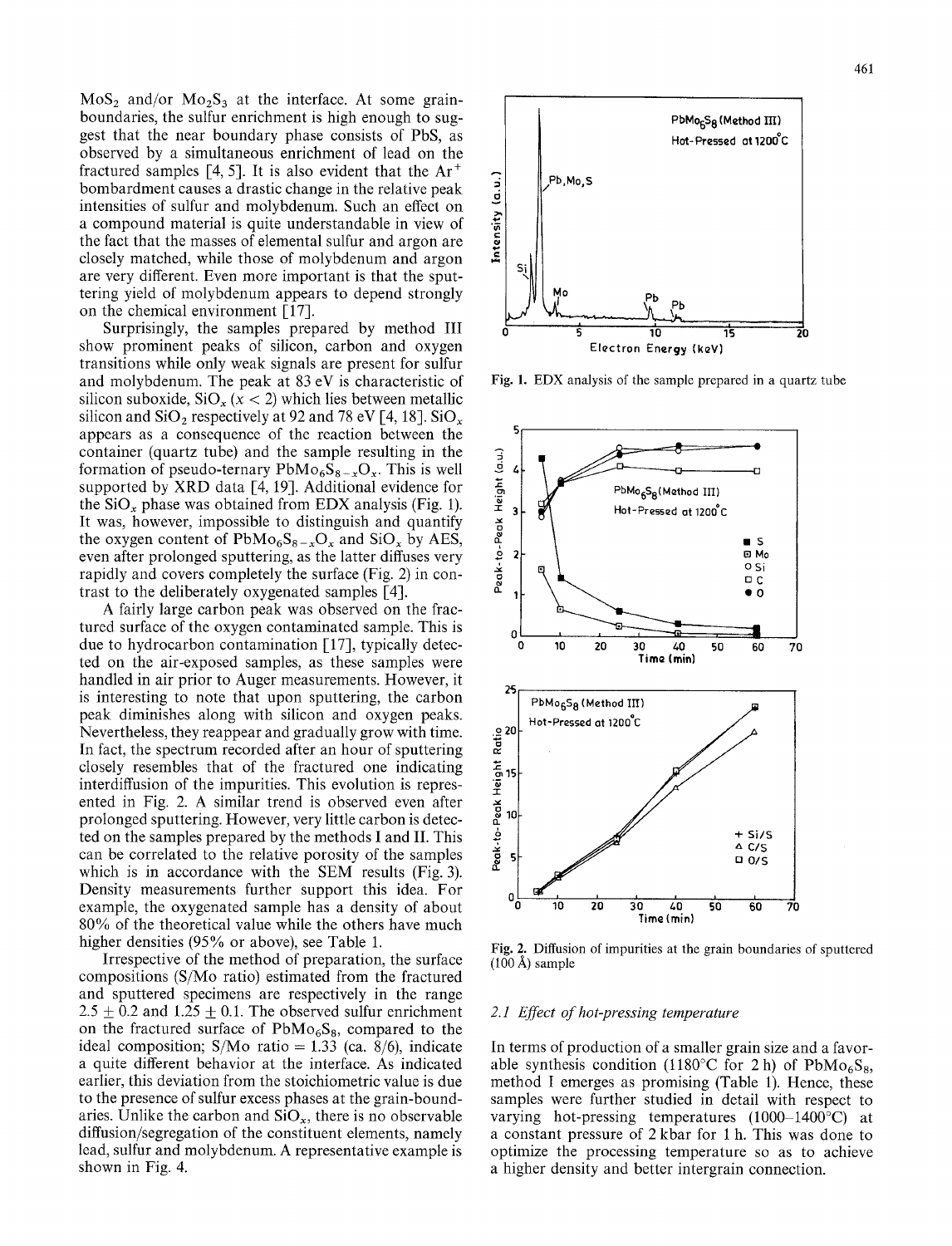

Method I  $\longleftarrow$  5  $\mu$ m



Method II  $\longmapsto$  5  $\mu$ m



Fig. 3a-c. SEM of PbMo<sub>6</sub>S<sub>8</sub> prepared by different methods. All the samples were hot-pressed at 1200°C

The measured densities of the samples hot-pressed at three different temperatures, viz 1000, 1100 and 1200°C, are respectively 70, 80, and 95%. As expected a significant amount of carbon is observed on the fractured surface. The high porosity of the samples allow the atmosphere to percolate through and provides a means by which a large



Fig. 4. Auger elemental composition ratios of one of the samples

amount of hydrocarbons is entrapped and is best supported by the micrograph (Fig. 5a). The huge carbon peak, however, was reduced in magnitude to a considerable extent by sputtering. Nevertheless, after one hour, it has saturated once again regaining the original carbon signal amplitude, in an identical fashion to Fig. 2.

On the high density samples (hot-pressed  $\geq 1200^{\circ}$ C) the carbon signal is greatly reduced or nearly absent. The pores are considerably diminished due to better intergrain connections (Fig. 5c). It is interesting to note that the samples hot-pressed under identical conditions, at  $1200^{\circ}$ C, but prepared by different methods, show somewhat different behavior towards carbon contamination. This can be related to their distinct microstructures as shown in Fig. 3. For example, in the coarser-grained samples (methods II and III;  $5-10 \mu m$ ), a considerable amount of carbon is detected at a few sites immediately after fracture in contrast to the fine-grained sample (method I;  $0.5-2.0 \mu m$ ) where most of the areas are free of carbon. Significant numbers of voids and pores are expected due to a poor densification of larger grained samples. This suggests that  $PbMo<sub>6</sub>S<sub>8</sub>$  is highly susceptible to atmospheric contamination and is in agreement with the earlier suggestion of carbon-induced degradation of  $J_c$  [20].

Interestingly, there seems to be a notable change in the S/Mo ratios with the increase of hot-pressing temperature. As can be seen from Table 2, a variation of surface concentration, on both fractured and sputtered surfaces, is evident. This may well be manifested in a possible initiation of the alteration of the ternary composition in association with precipitation of  $MoS<sub>2</sub>$  at higher temperatures [21]. That is, the heat treatment in vaccum at higher temperatures causes a certain amount of degradation of the material and becomes pronounced over a period of time, as in the case of a sample processed at  $1250^{\circ}$ C. This resulted in progressive broadening and reduction of the amplitude of the specific heat jumps and therefore the observed  $T_c$  distribution (Fig. 6). The smearing of the sharp distribution of  $T_c$  suggest that a composition variation, a plausible non-stoichiometry, is likely in the nearsurface regions. Two other possible reasons for this observation, namely (i) incomplete reaction [10], and *(ii)* oxygen contamination [4] can be discarded by considering the fact that the samples used in the present investigation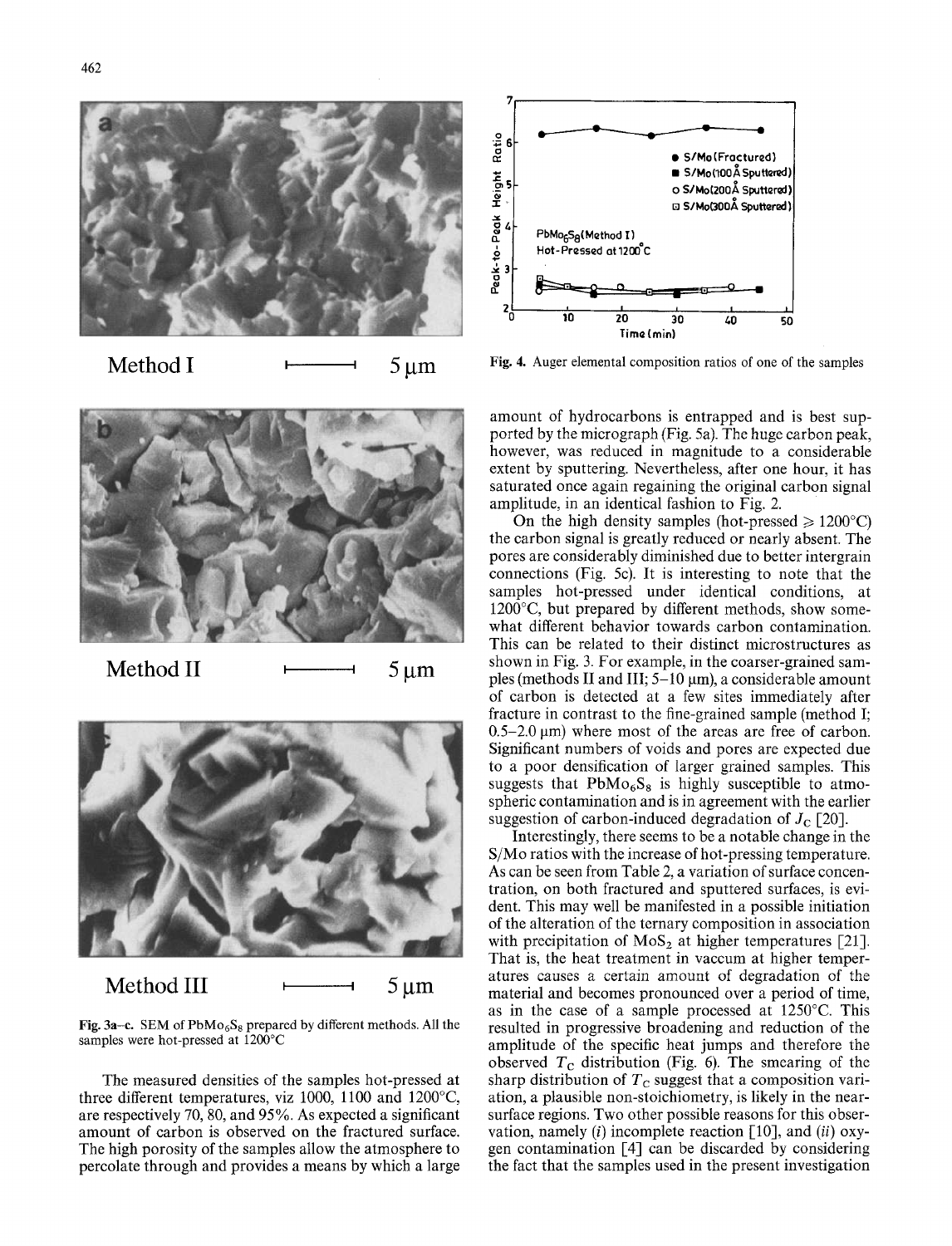



 $HP - 1000^{\circ}C$   $\longleftarrow$  5 µm



 $HP - 1100^{\circ}C$   $\longleftarrow$  5 µm



Fig. 5a-c. SEM of  $PbMo<sub>6</sub>S<sub>8</sub>$  hot-pressed (HP) at different temperatures. The sample was prepared by method I

are highly crystalline and oxygen free. The atomic concentration profile ratio (S/Mo) for one of the samples hotpressed at  $1200^{\circ}$ C is displayed in Fig. 7. After the initial variation in the S/Mo ratio, it attains a steady state around  $75-100~\text{\AA}$  corresponding to the bulk composition.

**Table** 2. Auger elemental concentration ratios of the hot-pressed  $PbMo<sub>6</sub>S<sub>8</sub>$  samples prepared by method (I)

| Hot-pressing temperature<br>( ${}^{\circ}$ C at 2 kbar for 1 h) | Sulfur/molybdenum ratio <sup>a</sup> |                                |  |  |  |
|-----------------------------------------------------------------|--------------------------------------|--------------------------------|--|--|--|
|                                                                 | In situ<br>fractured                 | Sputtered<br>$(100 \text{ Å})$ |  |  |  |
| 1000                                                            | 2.58(4)                              | 1.31(3)                        |  |  |  |
| 1100                                                            | 2.65(5)                              | 1.26(2)                        |  |  |  |
| 1200                                                            | 2.60(5)                              | 1.20(3)                        |  |  |  |
| 1250 <sup>b</sup>                                               | 2.68(4)                              | 1.15(4)                        |  |  |  |
| 1300                                                            | 2.66(4)                              | 1.16(3)                        |  |  |  |
| 1400                                                            | 2.74(4)                              | 1.13(4)                        |  |  |  |

 $\textdegree$ Ideal value is  $8/6 = 1.33$ 

bFor 2 h



Fig. 6a, b. The specific heat jump (a), and the  $T_c$  distribution (b) of hot-pressed samples

However, the extrapolation of this behavior to the surface leads to a S/Mo ratio very close to the ideal value. As suggested earlier, the slightly lower values of the S/Mo ratio are due to preferential sputtering of sulfur. It should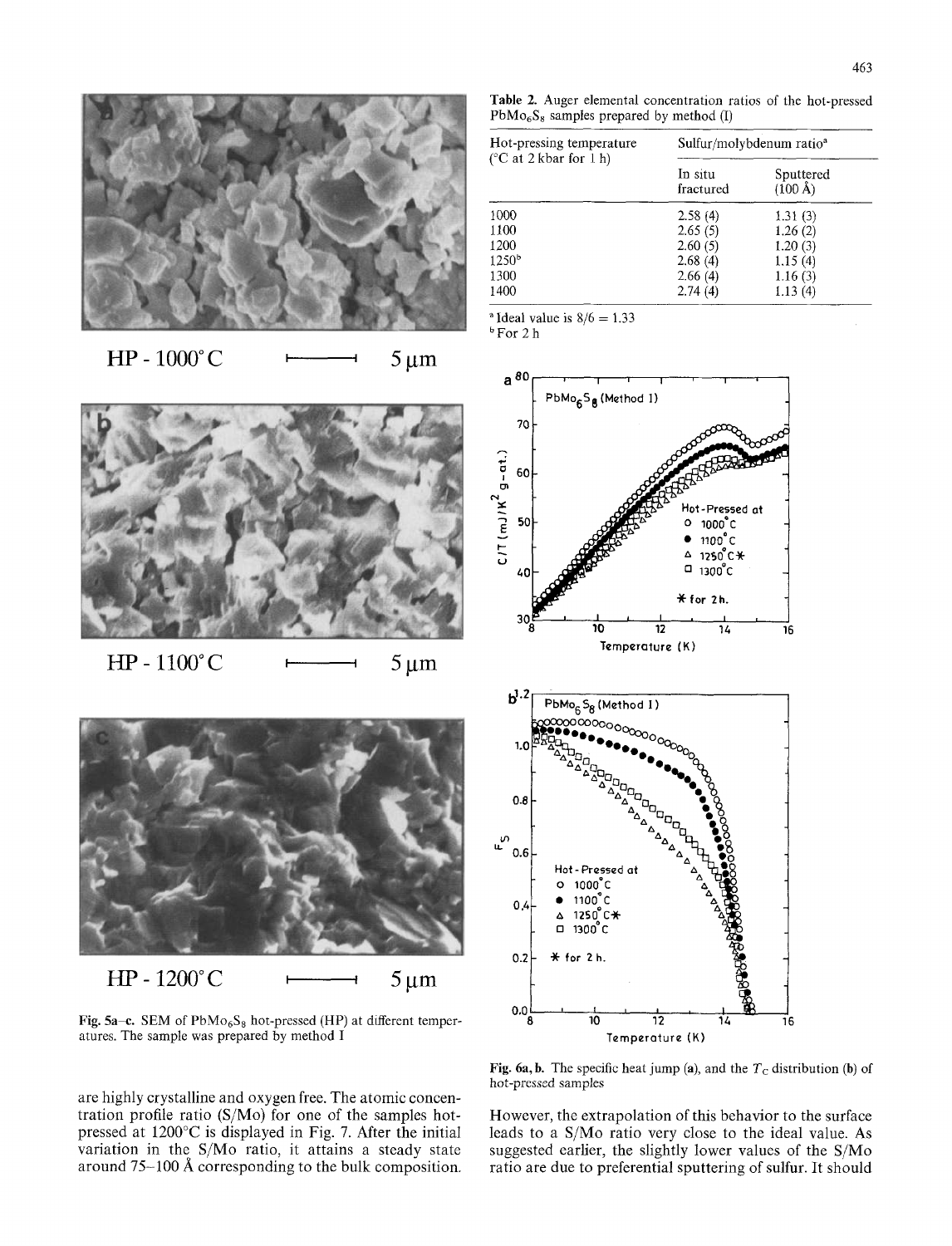

Fig. 7. Auger depth profiles of one of the samples

be noted here that the grain-boundary phases extends over 200 A depth for some of the samples.

## *2.2 Critical current limitations*

Well connected grains or high density samples are the essential prerequisite for a reasonable  $J<sub>C</sub>$ . On the porous samples the current flows percolatively and there is thus a reduction in the measured  $J<sub>C</sub>$  values. As shown in Table 1 and Fig. 3, large grained samples achieve a maximum density of only about 94% compared with the smaller grained samples that can nearly be compacted to the theoretical density. Close to  $T_c$ , interpretation of the ac-susceptibility data is consistent with a granular behavior. The grain-boundary phases, as well as many of the finely distributed—as yet unidentified—defects at the interface would usually be beneficial by serving as fluxpinning centers. Because of the thicker grain boundaries (of the order of  $100-200~\text{\AA}$ ), compared to the coherence length (28 Å) of PbMo<sub>6</sub>S<sub>8</sub> [22], they instead play the role of weak-links with a devastating effect on the critical current. However, they can greatly be reduced by incorporation of appropriate elements which stabilize the ternary  $PbMo<sub>6</sub>S<sub>8</sub>$  phase. This turns out to be an effective way to improve the intergrain connection [23] and a successful approach in minimizing the grain-boundary thickness with the simultaneous benefit of achieving excellent homogeneity [24].

The failure to achieve the expected large critical current densities of  $PbMo<sub>6</sub>S<sub>8</sub>$  are partly due to the coexistence of various amounts of triclinic and rhombohedral phases [6-8]. Such a phase transformation is known to occur in  $M\overline{M}o_6S_8$  ( $\overline{M}$  = Eu, Ba, Sr, Ca) and suppress superconductivity [25]. The low-temperature triclinic fraction, however, strongly depends on the grain sizes of  $PbMo<sub>6</sub>S<sub>8</sub>$ , i.e., the smaller the grain, the lesser the transformation [8]. While granularity, grain-boundary phases, and phase transition all contribute to the weak-link behavior, one another factor, namely the inhomogeneities in  $PbMo<sub>6</sub>S<sub>8</sub>$  may also be equally important. A small change in the ternary composition may be associated with suppression or loss of superconductivity. The appreciable width in the calorimetric transitions can be accounted by

considering the possible non-stoichiometric composition for both sulfur and lead defects in  $Pb_xMo_6S_{8-y}$ . However, such a compositional dependence has not been determined clearly as yet. The possibility of sulfur deficiency was, however, checked by synthesizing homogeneous single-phase samples in a thermo-sealed boron nitride crucible. Independent of the initial sulfur concentration  $(Pb_1Mo_6S_{8-y}; y=0.0-0.8)$ ,  $T_c$  is found to be optimal (14.5-14.8 K). Furthermore, there is a strong correlation between the initial sulfur concentration and the lead or molybdenum impurities in the final product [10, 15]. In contrast, a narrow homogeneity range of  $Pb_xMo_6S_{8-y}$  (x = 0.95-1.05; y = 0.2-0.45) was reported with a  $T_c$  values of 8-15 K [26]. Although it is tempting to relate this observation to our  $\overline{T}_{c}$ distribution, it should be noted that such samples were prepared in quartz tubes. Therefore, one has to make sure that they are free from a possible oxygen contamination, which is usually the case  $[4]$ , before making any comments. However, independently of the exact mechanism of the non-stoichiometry, the possible occurrence of inhomogeneities in the samples at the grain-boundaries affects the  $T_c$ . This means that such non-stoichiometric phases may have a lower critical field,  $B_{t2}$ , [10, 15] and hence lower  $J_C$ .

# **3 Conclusion**

The accumulated impurities, such as carbon, and  $SiO_x$  (in one of the series), in the voids of the fractured  $PbMo<sub>6</sub>S<sub>8</sub>$ diffuse rapidly to surface. The former arises as a result of atmospheric contamination, and the latter is as a consequence of reaction with the quartz tube used for the preparation of some of these compounds. This further induces the formation of the undesired  $PbMo<sub>6</sub>S<sub>8-x</sub>O<sub>x</sub>$ phase which is known to possess lower  $T_c$  and  $H_{c2}$  values and hence  $J_c$ . Segregation of significant amounts of sulfur-rich binary phases, such as  $MoS<sub>2</sub>$ ,  $Mo<sub>2</sub>S<sub>3</sub>$  and PbS were found at the interface. They extend up to a depth of  $75-100~\text{\AA}$  or more and act as a barrier to the current flow. Yet another problem is the inhomogeneity within the samples resulting in a smearing of  $T_c$  down to 9 K and this is due to the formation of a continuous nonstoichiometric phase in the near-surface region. Even a subtle compositional inhomogeneity at the grainboundary would certainly influence the electronic structure. Thus, in  $PbMo<sub>6</sub>S<sub>8</sub>$ , the presence of impurities, secondary phases, and the inhomogeneity with respect to the ternary composition, are sufficient to limit the electron transfer across the boundaries. Hence, they stand as a likely contributor to the problems of low critical current densities in these materials in addition to the problems of granularity and phase transition.

*Acknowledgements.* This work is supported by the Commission (Suisse) pour l'Encouragement de la Recherche Scientifique (CERS) within EUREKA'96. We thank Dr. D. Cattani and Dr. Ph. Niedermann for their keen interest and useful discussions; Mr. S. Ritter and Mr. A. Stettler for the technical assistance.